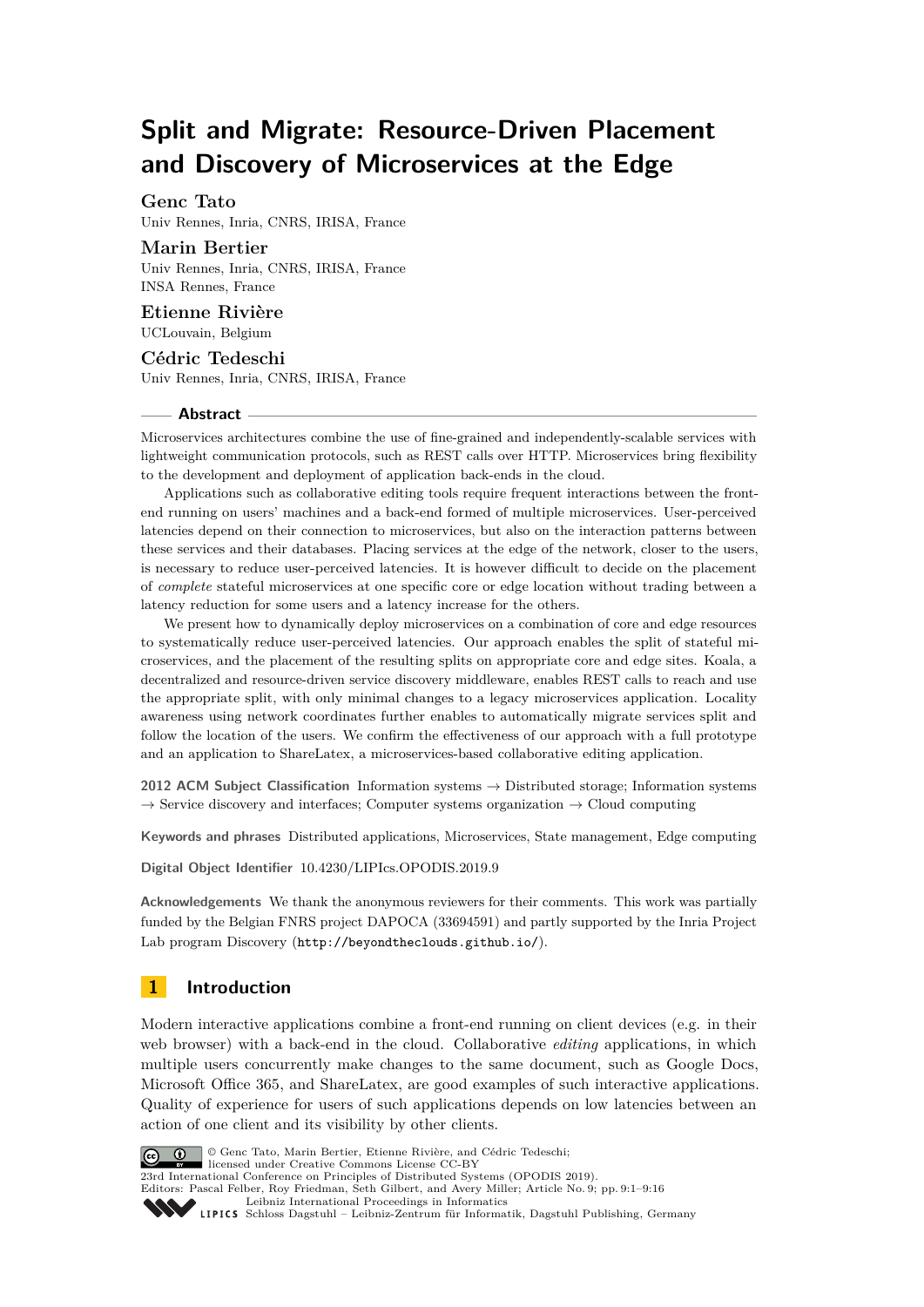#### **9:2 Split and Migrate**

A solution to enable fast request-response latencies between the front-end and the backend of a collaborative application is to deploy part of the back-end at the edge, i.e. on computing resources that are closer and accessible with low latencies from the front-end.

It is often challenging to adapt an application to make use of edge resources. Software monoliths typically require massive re-engineering to support a deployment on multiple sites, as they base the collaboration between their constituents on shared memory or common databases. Service-Oriented Architectures (SOAs) on the other hand present desirable features for this adaptation, by splitting the features of the application into independent services and decoupling service location and naming.

Microservices are a popular approach to SOAs [\[9,](#page-14-0) [35\]](#page-15-1) adopted by many large-scale companies [\[15,](#page-14-1) [17\]](#page-15-2). Features of the back-end are handled by fine-grained services communicating through lightweight protocols, such as publish/subscribe or event stores [\[8\]](#page-14-2). The most common form of interaction between microservices is the use of point-to-point calls to Representational State Transfer (REST) APIs provided over HTTP.

We are interested in this work in the adaptation of microservices applications towards a joint deployment on core resources, e.g. in some cloud datacenter, and edge resources, e.g. at micro-clouds located in the same metropolitan-area network as the clients. Our objective is to reduce latencies between user actions and their visibility by other users.

We target collaborative editing applications based on microservices. We demonstrated in our previous work [\[25\]](#page-15-3) that ShareLatex, an open source and microservices-based application for collaboratively editing LATEX documents, could benefit from reduced user-perceived latencies thanks to a *static* core/edge deployment of its microservices. This previous work considers however the placement of *entire* services onto different sites, which may lead to trading latency reduction for some users for latency increases for the others. It also does not consider the adaptation of this placement based on the actual location of the application users.

## **Contributions**

We consider in this paper the *dynamic* placement and migration of microservices in core/edge deployments. We leverage the use in modern microservices applications of resource-centric REST APIs and NoSQL databases partitioned by a single primary key. This allows us to *split* microservices, and create independent instances responsible for a partition of the original service's data. These splits, deployed at different edge locations, can then handle requests for specific partitions of the service data, accessed by close-by users. We demonstrate our ideas with ShareLatex (**[§2](#page-2-0)**).

Our first contribution is the support for splitting and multi-site placement of microservices. We detail how the state of a microservice can be partitioned, and how the resulting splits can be dynamically deployed on different core and edge sites (**[§3](#page-3-0)**).

Our second contribution is the middleware support for the decentralized and dynamic *discovery* of microservice splits. We build on Koala [\[26\]](#page-15-4), a lightweight Distributed Hash Table (DHT) for decentralized cloud infrastructures. We enable the transparent redirection of calls based on resource identifiers present in HTTP Uniform Resource Identifiers (URIs), also supporting the *relocation* of microservices splits. This allows adapting compatible legacy microservices applications for hybrid core/edge deployments with minimal effort (**[§4](#page-5-0)**).

Our third contribution is a locality-driven policy conducting the *creation* and *migration* of microservices splits between the core and the edge, and between edge sites themselves, allowing to seamlessly adapt to the location of the users. This policy estimates latencies using network coordinates [\[13\]](#page-14-3), enabling the automatic selection of the most appropriate site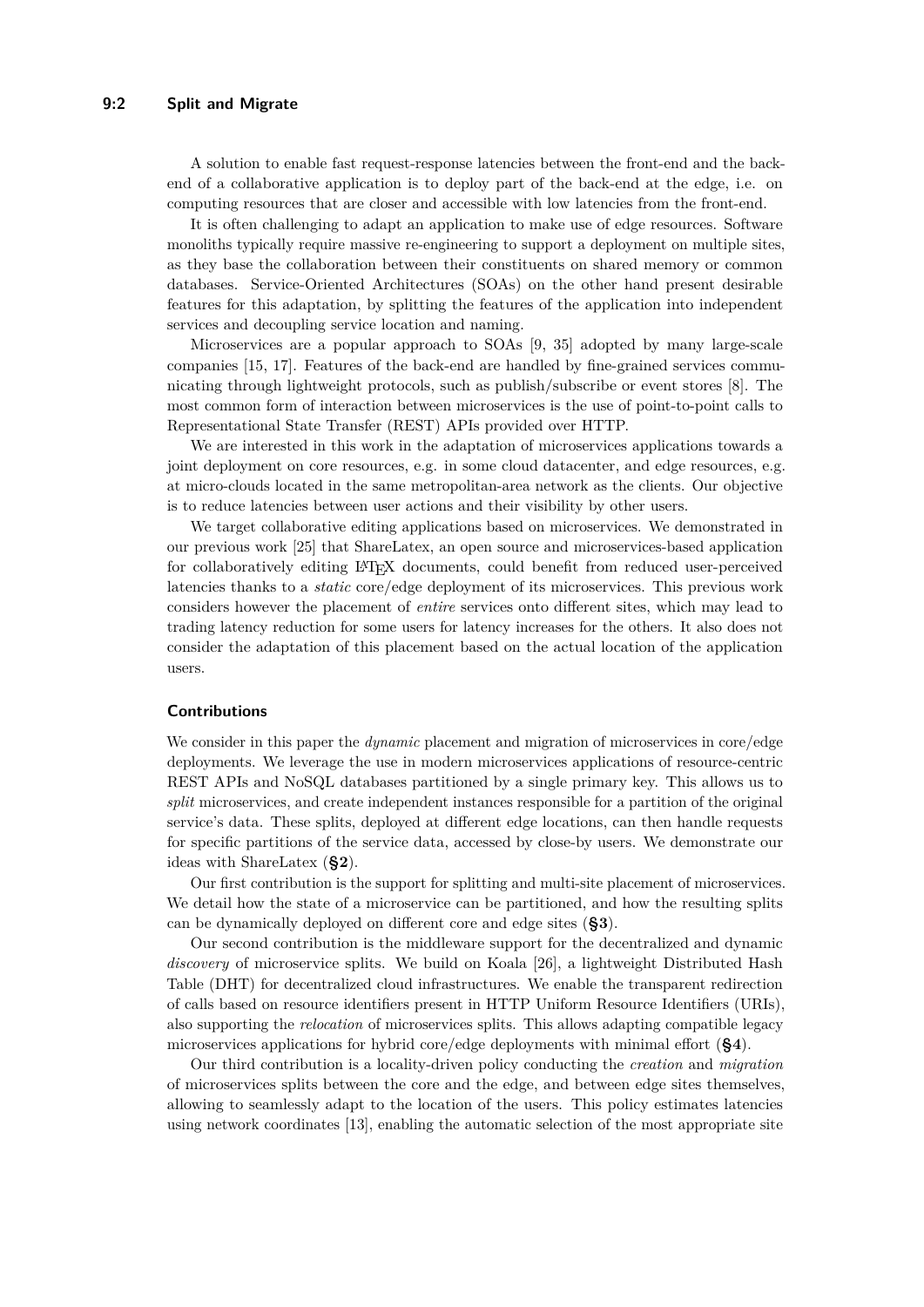<span id="page-2-1"></span>

**Figure 1** ShareLatex architecture (left) and list of constituents (right).

for the services splits used by a group of collaborative users, with the goal of achieving better response times (**[§5](#page-8-0)**).

We demonstrate our ideas on the ShareLatex application, using a representative core-edge network topology and measuring the impact of latencies at the level of the application frontend. Our results indicate that Koala and redirection layers induce only minimal overheads, while the dynamic placement of microservices splits enables users in different regions to access the same application with greatly reduced latencies (**[§6](#page-9-0)**).

Finally, we present related work (**[§7](#page-12-0)**) and conclude (**[§8](#page-13-0)**).

# <span id="page-2-0"></span>**2 ShareLatex and its core/edge deployment**

ShareLatex is a collaborative application allowing users (e.g. students, researchers or writers of technical documentation) to concurrently edit a LATEX project. It features a web-based editor with spellchecking and auto-completion, facilities for compiling and producing papers, and tools for the collaboration between writers, such as an address book and a chat service.

Responsiveness is a key element of the perceived quality of service in ShareLatex. For instance, a team of researchers could collaborate on the writing of algorithm pseudocode. Changes made by one researcher must be visible with no undue delay by the others, and changes must propagate as fast as possible to the reference document stored in the back-end to avoid concurrency hazards.

The ShareLatex back-end uses 12 microservices and a database, Redis, shared by four of them (Figure [1\)](#page-2-1).<sup>[1](#page-2-2)</sup> The web provides the front-end to the client browser and acts as an API gateway to other services. User actions (cursor changes, new text, etc.) are propagated by web to the real-time service using WebSockets. The real-time service then sends them to document-updater which is responsible for maintaining a consistent order of modifications. This dynamic state of the project is stored in Redis, and periodic snapshots are pushed to the docstore (text files) and filestore (binary files). Figure [1](#page-2-1) details the ShareLatex architecture and its services.

Core servers are typically hosted in a centralized data center, while edge servers are distributed and closer to the users. In our previous work [\[25\]](#page-15-3), we demonstrated that ShareLatex can benefit from a *static* placement of its services on a combination of core and edge

<span id="page-2-2"></span><sup>1</sup> Note that using a shared database does not fully comply with the microservices architectural pattern, where all state should be encapsulated in services. Yet, such compromises with the norm are found in many microservices-based applications. We prefer taking them into account rather than heavily modifying the legacy application code.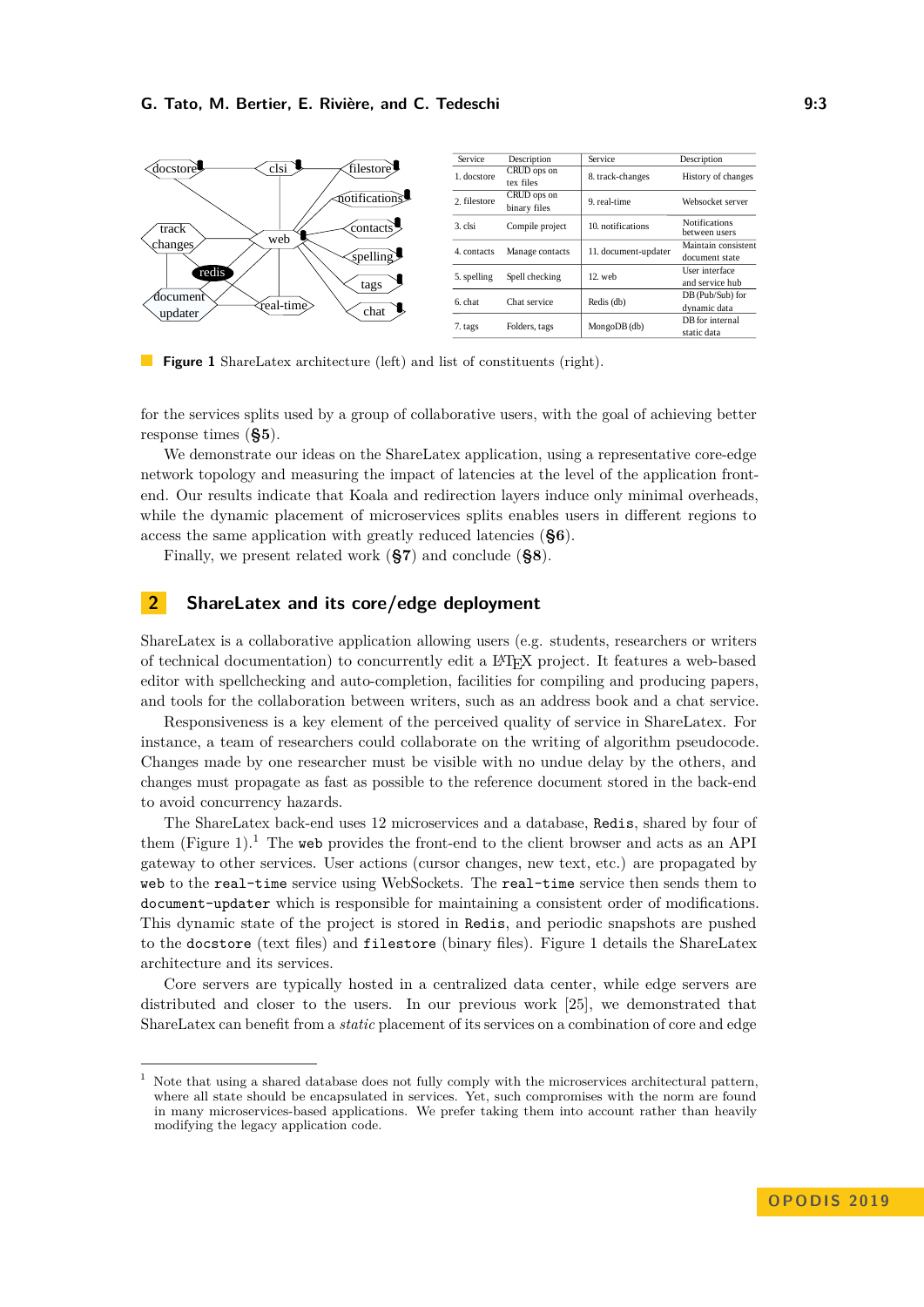<span id="page-3-1"></span>

**Figure 2** Static ShareLatex deployment as suggested in [\[25\]](#page-15-3).

servers, closer to clients collaborating on a document. We build on our previous contribution, which requires only minimalistic modifications to the configuration and deployment scripts of ShareLatex, and no changes to the application code. The most significant modification performed in our previous work is the disassembly of the web service implementation from its database. This was necessary as web acts as an API gateway and *must* be deployed at the edge, but it also features a global database of information about users, which is queried infrequently. These queries can be done remotely to a database in the core, with minimal performance penalty.

The static core and edge placement of services of Figure [2](#page-3-1) follows the recommendations argued in our previous work [\[25\]](#page-15-3): web, real-time, document-updater and Redis should be deployed on an edge site. Due to the coupling of track-changes with Redis, this service must be deployed alongside to avoid remote calls, even if it does not influence perceived latencies as much. The clsi, spelling and chat services can also be deployed at the edge, with a moderate but positive impact on perceived latencies. This placement resulted in lower latencies for operations impacting the most the user experience, at the cost of increasing latencies for operations that require interactions between services at the edge and services remaining in the core.

# <span id="page-3-0"></span>**3 Splitting microservices**

While some microservices may be *stateless*, most of them need to internally store and query data. A stateful microservice is typically implemented as a business-logic tier combined with a database. The choice of the appropriate database is specific to each microservice, leading to what is sometimes called a *polyglot* architecture. Figure [1](#page-2-1) represents the presence of a database inside each service using a small black database symbol. In the unmodified ShareLatex, only real-time is a stateless service. All other services are stateful, including document-updater and track-changes which use the common Redis database. With the decoupling of web from its database (as depicted in Figure [2\)](#page-3-1), this service is also stateless and uses remote calls to a MongoDB service.

A key property of SOA and therefore of microservices is the ability to independently *scale in* and *out* the business-logic tier and the database [\[17\]](#page-15-2). For the former, new *instances* may be created and deleted *on the fly*, e.g. using deployment middleware such as Kubernetes [\[7\]](#page-14-4) and a scaling policy [\[28\]](#page-15-5). Elastic scaling is difficult to realize with relational databases, and microservices state may grow to large sizes requiring the ability to scale out storage to a large number of servers. NoSQL options with such horizontal scaling abilities are therefore a favored choice in many microservices applications.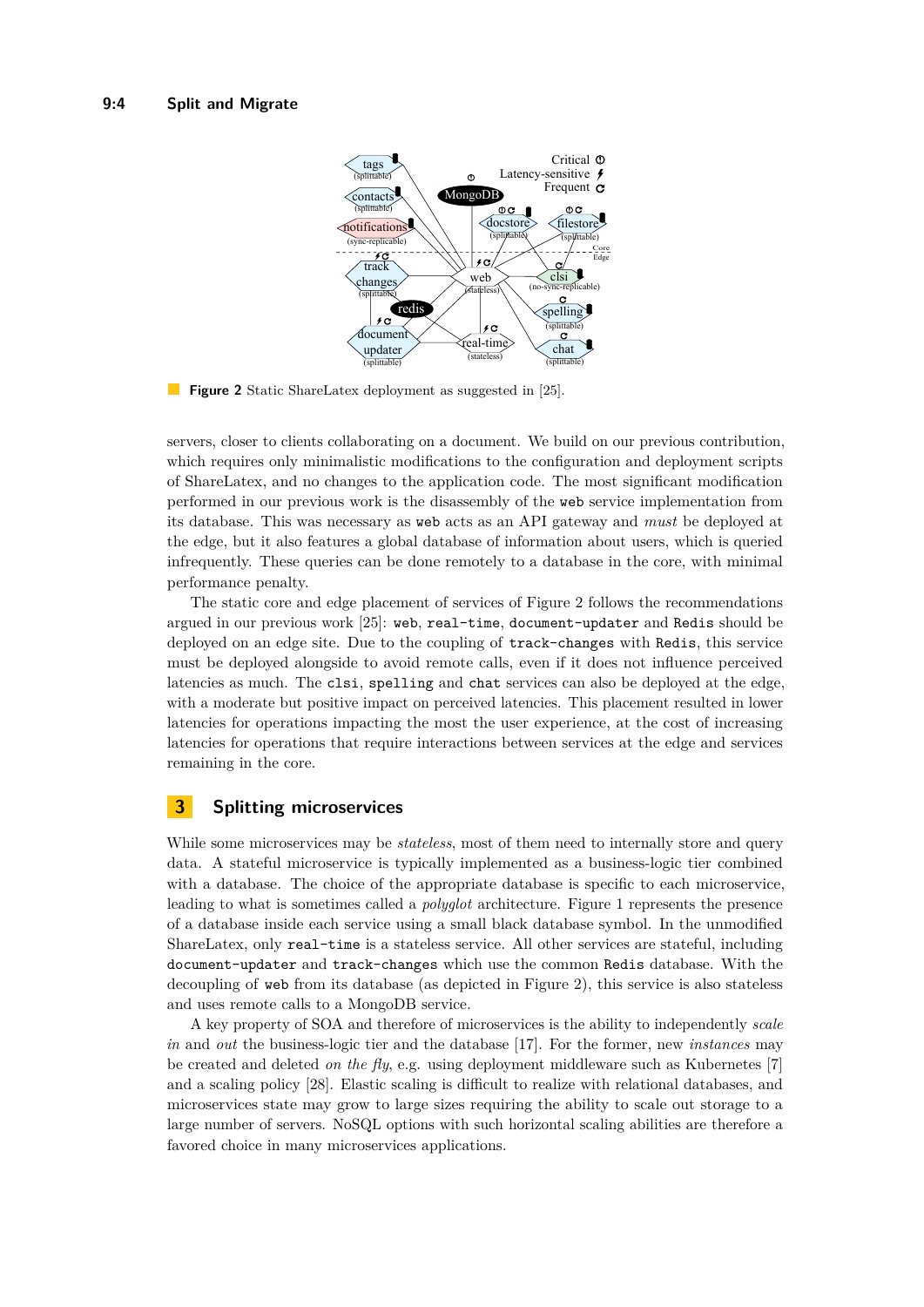NoSQL databases such as key/value stores or document stores, partition the data using a unique primary key. We observe that very often, accesses to the database by the business-logic tier for a query only read and write a *limited* and *identifiable* subset of keys. The identification of this subset typically depends on the characteristics of the query, and in particular on its *object*. It results that the state of the service, i.e. the content of the database, may be *partitioned* in such a way that keys that are accessed together for any future service requests belong to the same *partition*. This enables in turn the possibility to create multiple instances of the service, each equipped with one of the partitions. We call these services hosting independent partitions of the database *service splits*. A service that supports splitting is a *splittable* service.

Not all services are splittable. Some may require operations (e.g., Map/Reduce queries, scans, etc.) that operate on the entire content of the database. In some cases, it is not possible to identify a mapping between requests characteristics and partitions, e.g. when calls may use object keys generated at runtime or read from the database itself. These services are therefore only *replicable*: It is only possible to make *complete* copies of the service and its state. When these copies must be kept in sync for the well-functioning of the application, the service is *sync-replicable*. When operating on divergent copies does not impact, or impacts only marginally, the well-functioning of the application, provided that users systematically use the same copy, the service is *no-sync-replicable*.

The analysis of ShareLatex code results in the following categorization of services, also reflected in Figure [2.](#page-3-1)[2](#page-4-0) The notifications service is *sync-replicable*, while clsi, handling the compilation, is *no-sync-replicable*: compilations across projects do not require consistent updates. The web service was initially *sync-replicable*, but the decoupling of its database makes it stateless. All other stateful services –a majority of them– are *splittable*. This means that their state (content of the services databases, but also the content of the shared Redis database) can be partitioned, and that partitions can be deterministically identified for any query. The object of the query, that allows identifying the partition of service state, and therefore the appropriate service split, is the specific writing *project* that the user is editing. In other words, the state of ShareLatex splittable services at the bottom of Figure [2](#page-3-1) can be partitioned based on the project identifier, resulting in splits able to handle requests for a specific subset of projects. Such splits can then be deployed at the edge, and serve requests from close-by users accessing one of these projects.

The implementation of splitting requires support from the database embedded in splittable microservices, to be able to bulk load and store data partitions between an existing service and a newly created split. This support depends on the database API but does not pose implementation difficulties. For ShareLatex, we built minimalistic APIs enabling this for the Redis and MongoDB databases.

Our goal is to support the *dynamic* creation of service splits and their deployment over a combination of core and edge resources. This requires both appropriate *middleware support mechanisms* enabling the discovery and redirection of calls between microservices in a transparent manner, and appropriate *adaptation policies* to decide at runtime when and where to create splits, and when and where to migrate an existing split if its current location is not optimal. We cover these two aspects in the two following sections.

<span id="page-4-0"></span><sup>&</sup>lt;sup>2</sup> This identification of services classes and partitions was performed manually, but did not represent a particularly difficult task in the case of ShareLatex. Automated or semi-automated service class identification and partitioning are beyond the scope of this paper, but we intend to explore these directions in our future work.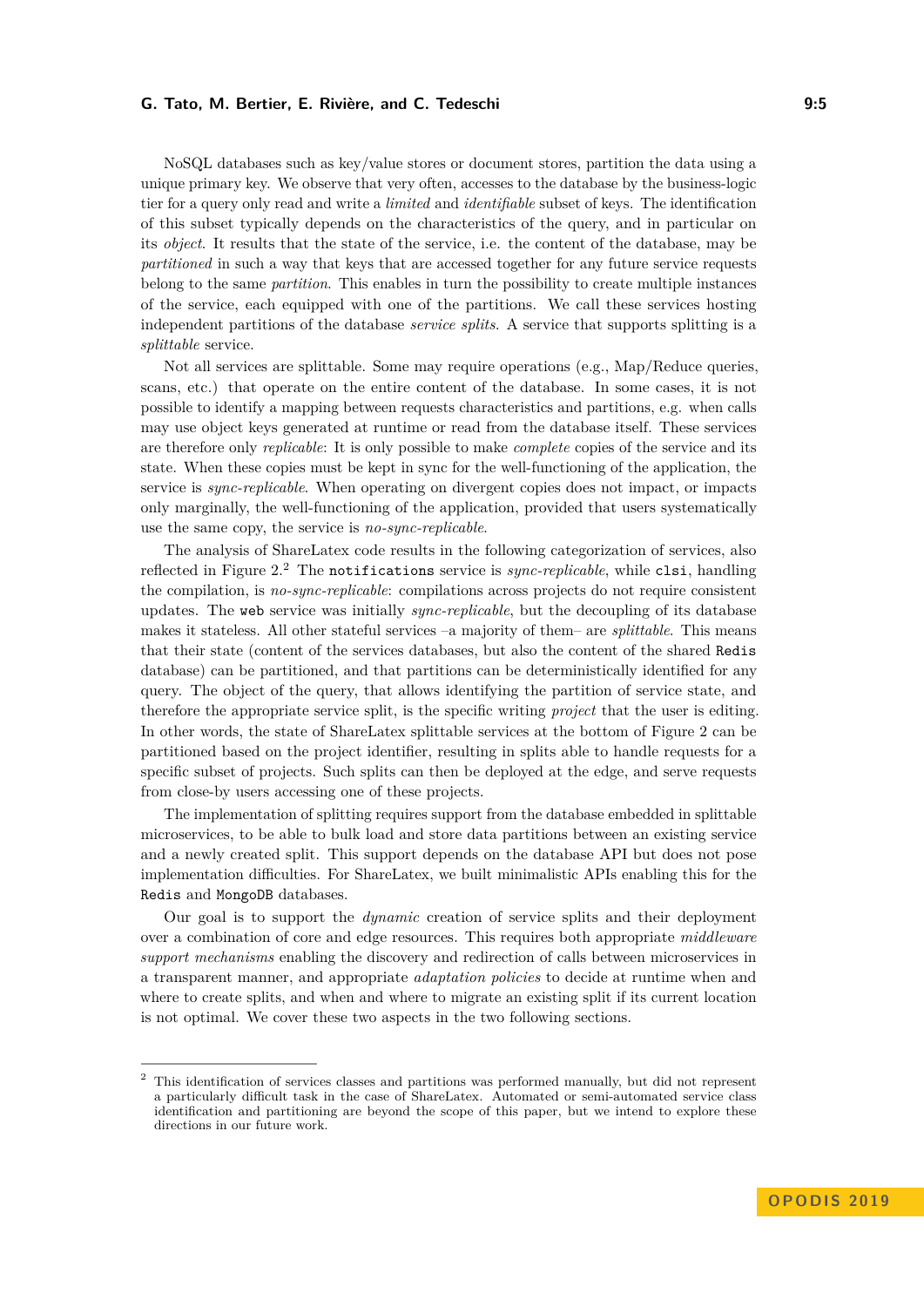# <span id="page-5-0"></span>**4 Discovering and redirecting to microservice splits**

We now present the mechanisms that support the dynamic deployment of service splits on multiple sites. Our focus in this section is on the proper functioning of the system during and after service splitting and migration operations. We present the policies triggering these operations in the next section.

Our support middleware serves two purposes: Firstly, it enables the *discovery* of services and splits, and the live modification of their placement  $(\S 4.1)$ . Secondly, it enables the *redirection* of point-to-point calls between source and destination services, ensuring that the core service or its appropriate split is reached ([§4.2\)](#page-7-0).

#### <span id="page-5-1"></span>**4.1 Discovery of microservice splits with Koala**

Each service is initially associated with one instance in the core (the *core service*), responsible for its full state. Split and migrate operations dynamically update the list of splits for each service. Service discovery, therefore, requires the maintenance of an *index* of existing services, together with their current lists of splits. Every such split is associated with a list of object identifiers, for which this split is the only one able to process queries. This index must remain *strongly consistent*: At any point in time, there must be a single core service or split that can answer a query for a given object, and it must be impossible for two clients of the service under the same object to use different splits concurrently.

Service registries based on replicated databases updated using consensus (e.g., using etcd [\[11\]](#page-14-5) or ZooKeeper [\[18\]](#page-15-6)) are adapted for datacenter deployments with low network latencies. In our target context of distributed sites, centralizing the index would result in unacceptable overheads. We favor instead a decentralized design, supporting the caching and lazy revocation of split-to-site associations. This service is distributed, with an instance running at the core and at each of the edge sites.

Service discovery requests contain the name of the service, and for splittable services, the identifier of the query *object*. For ShareLatex splittable services, this object is the *project identifier*, that allows identifying the appropriate service state partition. Service discovery requests can be addressed to any of the sites.

The service index is implemented as a Distributed Hash Table (DHT), in which each node stores a subset of the index, partitioned using consistent hashing. Index elements are accessed using a primary key. Each node is responsible for a *range* of these keys. An overlay enables requests to deterministically reach the responsible node using greedy routing (each node in the path selects amongst the nodes it knows the closest to the destination). Typical DHT designs actively maintain all overlay links through the exchange of explicit overlay construction messages. In this work, we rely on Koala [\[27\]](#page-15-7), a DHT that creates overlay links in a lazy manner, by piggybacking overlay construction messages over existing application traffic. This design choice enables to create more overlay links for routes in the overlay that are more frequently used for index reading requests, and minimize maintenance costs for seldom-used links. This is beneficial for workloads that are highly local, which is expected from service requests in one single application and to a relatively limited number of services (e.g. up to a few hundred).

#### **Indexing**

We keep two global indexes in Koala, an index of Objects, and an index of Splits. Figure [3](#page-6-0) shows an example of the local subset of these indexes maintained by one Koala node. A Koala node is *responsible* for maintaining the authoritative and strongly consistent entry for a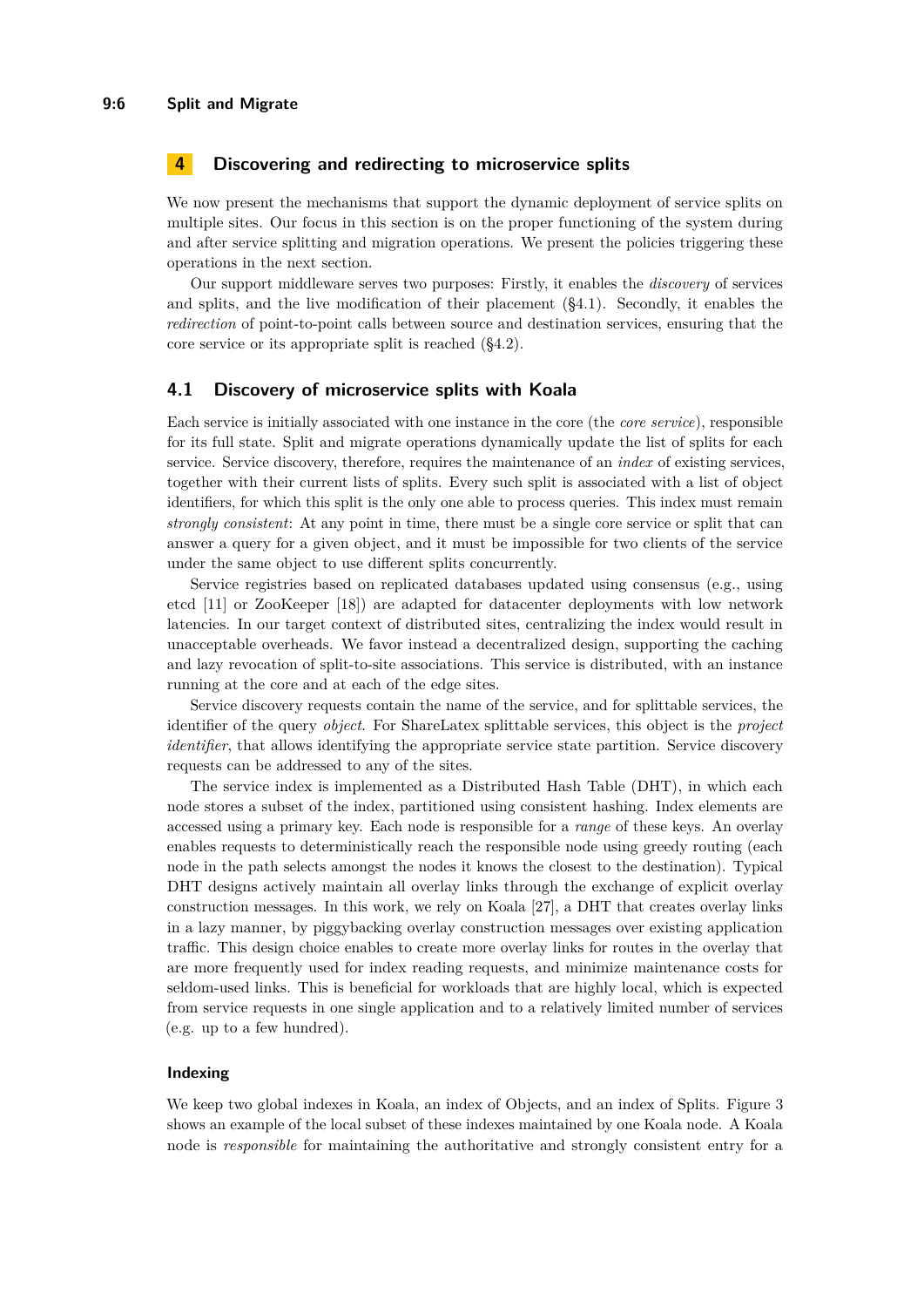<span id="page-6-0"></span>

|          |       | Object ID Location Responsibility | Split group                                | Service<br>name  | Split ID | Location | Responsibility |          | Port |
|----------|-------|-----------------------------------|--------------------------------------------|------------------|----------|----------|----------------|----------|------|
| Object 1 | local | YES                               | [Service 1 - Split 1, Service 2 - Split 1] | <b>Service 1</b> | Split 1  | local    | YES            | x.x.25.1 | 3001 |
| Object 2 | local | $6 - 8$                           | [Service 1 - Split 1]                      | <b>Service 2</b> | Split 1  | local    | $6 - 8$        | x.x.25.2 | 3002 |
| Object 3 | $5-2$ | YES                               |                                            | <b>Service 3</b> | Split 1  | $9-7$    | YES            |          |      |
|          |       |                                   |                                            | <b>Service 3</b> | Split 2  | $5 - 2$  | YES            |          |      |

**Figure 3** Indexes stored at some Koala DHT node: Objects table (left) and Splits table (right). Primary keys are in boldface.

number of index items, falling in its key responsibility range. It also maintains *local* resources, objects and splits, that are *hosted* on the corresponding edge site. A Koala node may have local resources for which it is not responsible or be responsible for resources that are not local. This design enables the creation of resources on a different node than the one that the DHT assigns for the corresponding entry index, while maintaining a single node in charge of this index entry and allowing atomic modifications. Lookups follow multiple hops in the overlay, until the *responsible* node is found, leading to one last hop to the node where the entry is *local* (if different). Nodes hosting locally a resource access it without involving the responsible node.

# **Discovery**

A local split can only be reached by proxying through the local Koala instance.[3](#page-6-1) The discovery of the appropriate site for an incoming service request proceeds in two phases. First, the Objects table in the DHT is queried to establish whether there exists a split of at least one service under that object. This information is stored in the *split group* for that object. If there is no entry for the object, or if there is no entry for the specific service in the split group, the request must go to the core. Second, the Koala node responsible for the split is located using the Splits table, using both the service name and split number as the key. This requires reaching the Koala node that is *responsible* for that key and then reaching the Koala node where that split is *local*.

For instance, on the node whose local subset of the index is represented by Figure [3,](#page-6-0) a request to Service 2 for Object 1 will be immediately sent to Service 2's Split 1 hosted locally. A request for Object 3 will be redirected in one hop to Koala node of identifier 5-2, to read its split group. A request for Object 4, not present in the local state, requires a multi-hop routing in the Koala overlay to request its service group.

#### **Caching**

Looking up service discovery entries in the DHT for *every* service call is too expensive. We implement *caching*: results of index lookup are kept at the local Koala node and reused. Stale cache entries are discarded in a lazy fashion. We leverage the fact that all requests must go through the *local* Koala node, e.g. on the edge site where the split actually runs. After the migration to a new site, queries based on stale cached information will arrive at the Koala node at the *previous* local location of the split. This node simply informs the origin, which invalidates related cache entries and falls back to a regular lookup.

<span id="page-6-1"></span><sup>3</sup> Allowing uncontrolled connections from outside of the edge site might not be possible due to network constraints, or not desirable for security reasons. The local Koala node acts, therefore, as an API gateway for all local service splits.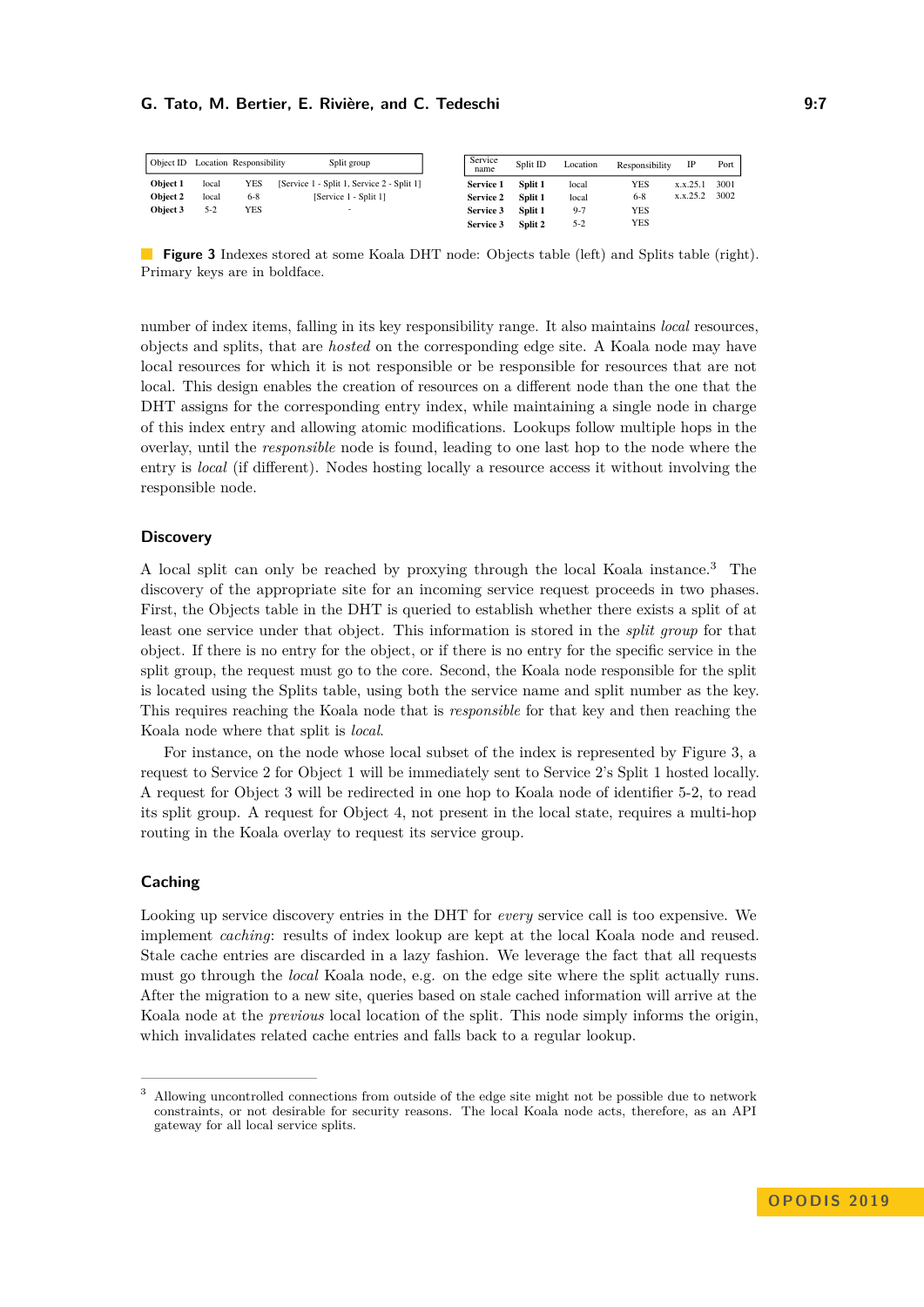<span id="page-7-1"></span>

**Figure 4** Example of REST call redirections in ShareLatex.

## **Migration**

The *migration* of an existing split, or the creation of a new split, follows four phases. Firstly, an instance of the service is bootstrapped if none already exists at the destination edge site, or it is selected among existing instances, but it does not hold state or service requests. Secondly, a new entry in the Splits table is created to announce the existence of the new split. It does not contain a location yet. The split group for all corresponding objects is updated to indicate the temporary unavailability of the split. Service requests will block at the lookup request stage, and back off for a random time duration. Thirdly, the new instance receives the partition of the data from the source service or split. Finally, the Koala entry for the split is updated to reflect the location of the new *local* site for that split, and the split groups for all corresponding objects are updated. This allows request services to resume, using the new split location.

# <span id="page-7-0"></span>**4.2 Transparent redirection of REST service calls**

Modifying legacy microservices applications to directly make use of Koala APIs to discover and call services and splits would require an important effort. Instead, we leverage the fact that the objects of queries are accessible in the URIs of REST service calls. Indeed, REST being a resource-centric approach to designing interfaces, calls are made, typically over HTTP, to an explicit resource given in the request URI. We implement the transparent redirection of calls by extracting the object from this URI. Then, the local Koala node queries for the existence of a split for that object and the requested service. The request URI is transformed using rewriting rules to reach either the original core service, or the Koala node on the edge site where the split runs.

The implementation of the redirection is as follows. It is illustrated for a call in ShareLatex in Figure [4.](#page-7-1) We use the high-performance web server nginx as a reverse proxy for calls from, and to, local services. In ShareLatex, this includes the web service that serves as an API gateway for the user frontend. The reverse proxy translates the original request from the unmodified ShareLatex, to a request to the local Koala node. The discovery process detailed before establishes that there exists a split for that service that must serve the request. In the example of Figure [4,](#page-7-1) the web service on the Edge 1 site calls the chat service. The object "123", the project identifier, is extracted from the call URI. Koala then determines that the service split is on the Edge 2 site. The request is redirected to chat service in that site, where the call is handled by Koala.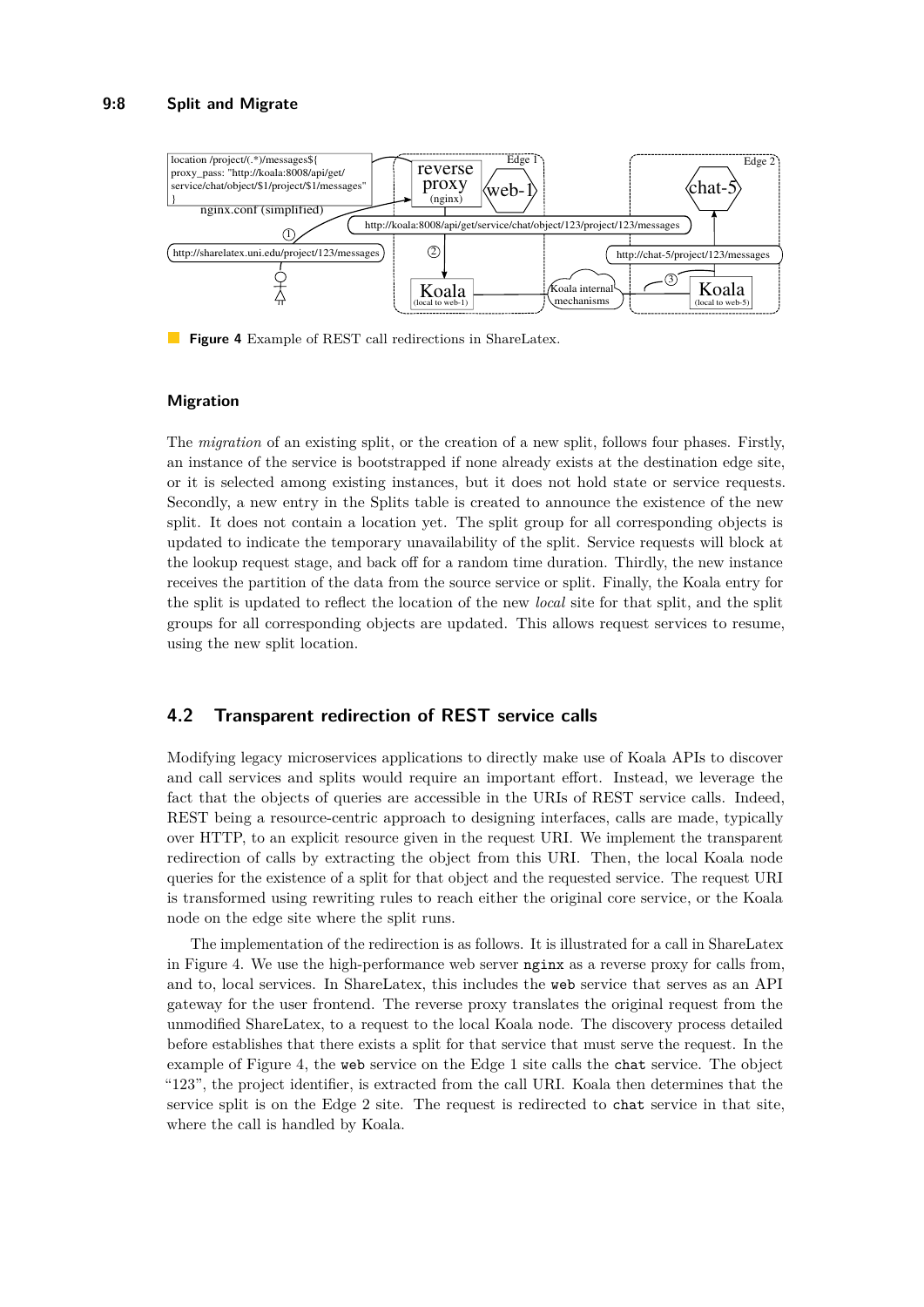# <span id="page-8-0"></span>**5 Splits creation and migration policy**

The creation of service splits and their migration between sites obey an adaptation *policy*. This policy must determine *what* service to split, *when* these split decisions are made and *where* to (re)deploy the splits. Its goal is to ensure that user-perceived latencies in the application are minimized.

#### **What service to split?**

The first aspect of the policy is application-dependent and results from the analysis of the interactions between its microservices. A set of *splittable* services, and not necessarily all of them, must be tagged for a preferential deployment at the edge. This aspect of the ShareLatex policy builds upon our previous results [\[25\]](#page-15-3) ([§2\)](#page-2-0). Microservices that lie in the bottom part of Figure [2](#page-3-1) are tagged for edge deployment. All other services always remain in the core.

#### **When should splits happen?**

There are two situations where a split may be formed: When a new object is created, and when latencies to the core are too high. The first option is sufficient for the ShareLatex policy: The creation of a new project leads to the immediate creation of all corresponding splits.

#### **Where should splits go?**

This aspect of the policy is twofold: Firstly, we must ensure that splits are created on a site (core or edge) close to the first user of the corresponding object. Secondly, we must adapt this placement when the chosen site is no longer the most adequate for the *current set* of users of that object.

This requires the ability to evaluate network latencies. Active probing of latencies (e.g. using ICMP packets) is impractical and unscalable. We combine two mechanisms to enable probe-less estimations. Firstly, we enforce that users always connect to the *geographically closest* site.[4](#page-8-1) The location of a client is that of its connection site. Secondly, latencies between sites are estimated using Network Coordinates (NCs). We use Vivaldi [\[13\]](#page-14-3) to compute NCs. Each site is represented by a *d*-dimensional point. These points positions evolve following a process similar to a spring-mass relaxation, based on observed latencies for *actual* message exchanges, and Euclidean distances eventually approximate latencies.

The ShareLatex policy enforces that the initial version of an object, and the corresponding splits, be hosted by the connection site of the first user. Each site collects for its local splits, a history of the NCs of the sites forwarding client calls. Periodically (every 5 minutes, or 100 requests, whichever comes first, in our implementation), the policy determines whether migration of the splits for each hosted object is necessary. Several users access a project, from different sites and with different frequencies. The ideal location of the splits for that project can be represented as a point in the NCs space. We define this point as the Center of Mass (CoM) for that object. It is the geometric average of the connection sites' NCs, weighted by the number of accesses from their clients. If there exists a site whose NC is closer to the CoM, the policy triggers a migration of all splits for that object to this new site.

<span id="page-8-1"></span><sup>4</sup> The list of core and edges sites IP is publicly known. Clients use an IP-to-location service (e.g. <www.iplocation.net>) and choose the geographically closest site.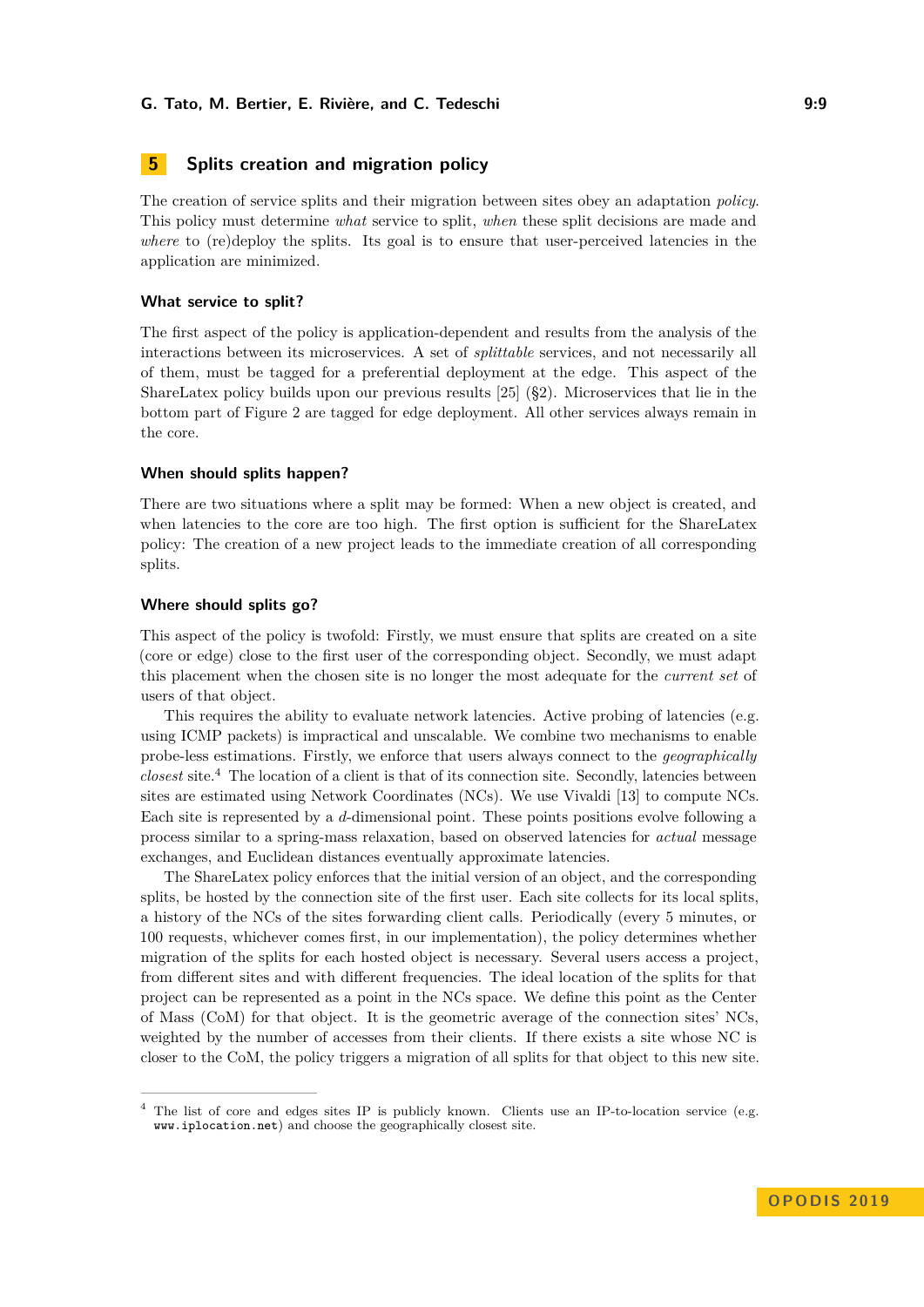<span id="page-9-1"></span>

**Figure 5** Topology and first experiment setup.

# <span id="page-9-0"></span>**6 Evaluation**

We evaluate the split and migrate principles with a full prototype, combining Koala, nginx reverse proxies, Docker CE for bootstrapping containers on the core and edge sites, and ShareLatex as the application.

Our evaluation aims at answering the following research questions: (i) Is the approach able to reduce perceived latencies for users of the application? (ii) Can the policy successfully migrate splits between edge sites when users' locations change? (iii) Is the overhead of using Koala and proxying acceptable?

We consider the three-layer  $(L1-L3)$  hierarchical topology shown in Figure [5.](#page-9-1) Its characteristics are derived from information obtained from an Internet Service Provider in the EU [\[23\]](#page-15-8). Layer L1 consists of the *core* site, L2 of regional sites (*reg1* ) and L3 of edge sites (*edge1* , *edge2* and *edge3* ). We deploy each site on a node of the Grid'5000 [\[5\]](#page-14-6) testbed. Each node features 2 Intel Xeon E5-2630 v3 CPUs and 128GB of RAM. We emulate latencies between sites using the tc (traffic control) tool. Note that *reg1* is treated as an edge site, and that we ignore latencies between users and sites, and model their mobility by enforcing that they connect to a specific (closest) site. We use Network Coordinates (NCs) in  $d=2$ dimensions for ease of presentation, although a higher dimensionality (e.g.  $d = 5$ ) would yield better estimations. Latencies are measured at the level of the instrumented ShareLatex frontend. We emulate the activity of users using the Locust [\[1\]](#page-14-7) load testing tool, which allows describing programmatically the behavior of users as a list of actions and their respective occurrence frequencies.

#### **6.1 Adaptation and split migrations for moving users**

Our first experiment evaluates the ability of our approach to adapt the location of the splits for single a ShareLatex project, and the impact this has on latencies. We consider a project *p* shared by two equally active users, one stationary and one who changes her location continuously. Each user performs one operation every second, adding a new character to the text. The user-perceived latency is measured from the moment the text is updated by one user to the moment the update appears in the screen of the other user.

Figure [5](#page-9-1) presents the experiment setup. Figure [6](#page-10-0) presents the evolution of the average perceived latency for the two users, and Figure [7](#page-10-0) presents the evolution of the CoM of the project. Circled numbers in all figures show the sequence of operations.

We follow three phases. In each phase, users are assigned to connection sites, and we observe the triggering and impact of the adaptation and resulting split migration decisions. Initially, both users are closer to *edge1* and therefore connect to that site. The latency for updating the text (50 ms) is roughly the RTT between *edge1* and *core*, plus the processing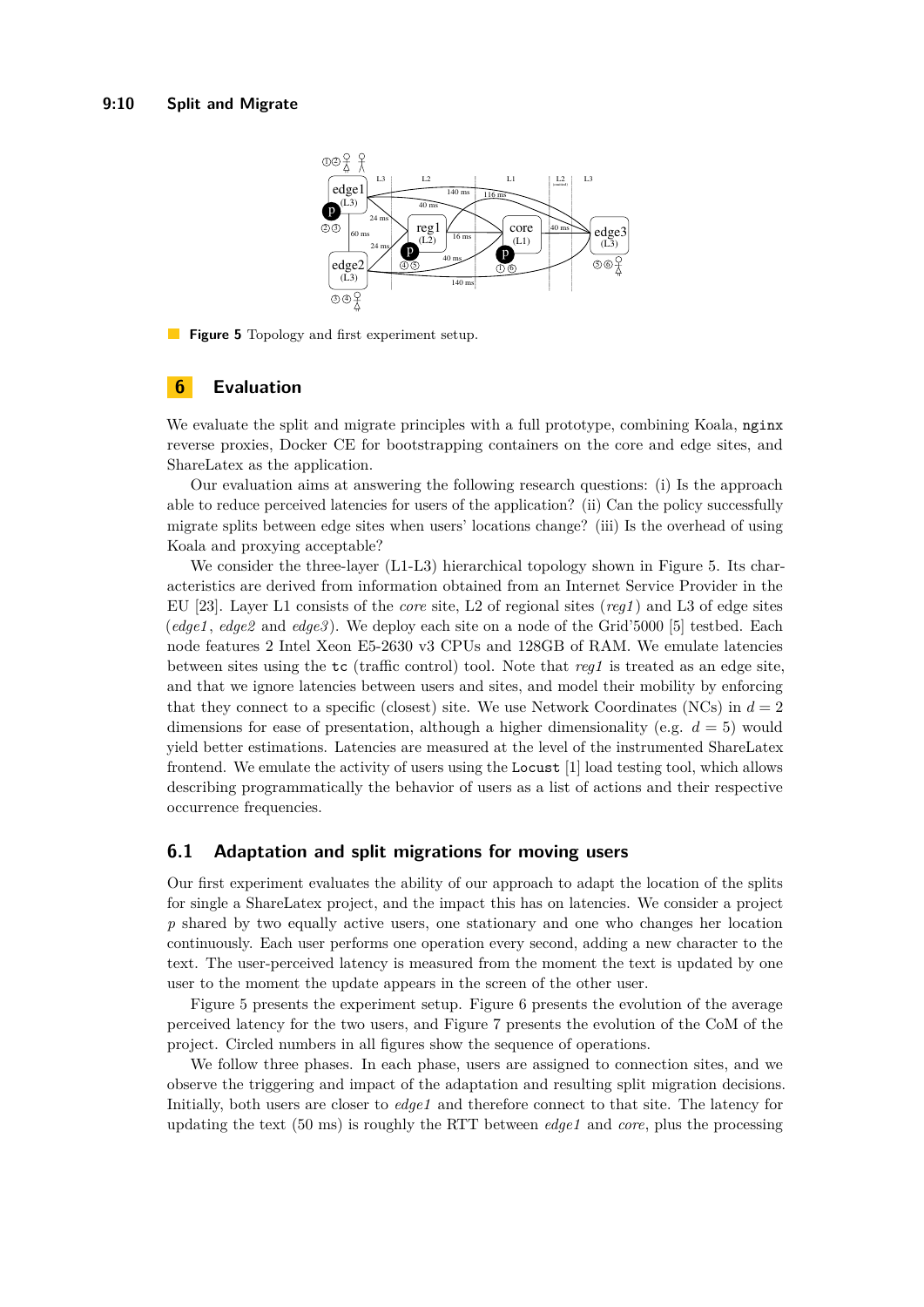<span id="page-10-0"></span>

**Figure 6** Evolution of *text update latencies* when migrating splits to follow a project CoM.



**Figure 7** Evolution of Network Coordinates and CoMs when migrating splits.

<span id="page-10-1"></span>**Table 1** Distribution of projects, users and ideal site placements.

| Project         | υl         | D <sub>2</sub> | p3          | D <sub>4</sub> | p5     | D <sub>6</sub> | $\overline{p}$ | $\overline{D}8$   | D9                | $_{\rm p10}$ |
|-----------------|------------|----------------|-------------|----------------|--------|----------------|----------------|-------------------|-------------------|--------------|
| Users           | u1. u5. u6 | u2             | . u3<br>u1. | u1. u4         | u5. u6 | u6             | u4, u7         | u5, u8, u9        | u5, u8, u9        | u8, u10      |
| User locations  | e1, e2, e2 | el             | e1. e1      | e1. e1         | e2. e2 | e2             | e1, e2         | e2, e3, e3        | e2, e3, e3        | e3, e3       |
| Ideal $site(s)$ | e2, r1, e1 | el             | el          | el             | e2     | e2             | $r1.$ e1. $e2$ | $e3$ , core, $e2$ | $e3$ , core, $e2$ | e3           |

time, of 40 ms and 10 ms respectively  $(\mathbb{O})$  in Figure [6\)](#page-10-0). Given that all requests for project *p* originate from the Koala instance on  $edge1$ , that location is also the CoM ( $\mathcal{O}$  in Figure [7\)](#page-10-0), and therefore the policy decides to split and migrate all tagged services to this site  $(②)$ . The latency drops to slightly over the processing time. In a second phase, we move one of the users to *edge2* while the service splits for the project are still in *edge1* (➂). This results in an increase in latencies. When it next triggers, the adaptation policy decides to migrate the service splits to  $req1$  which is closer to the new CoM for the project  $(\mathcal{A})$ . In the third phase, we move the user of  $edge2$  and connect it to  $edge3$  ( $\textcircled{})$ ). The service splits are still in *reg1* , which results in high latencies. Again, the adaptation policy triggers and orders the migration of splits to the closest site to the CoM (➅). The *core* happens to be the best compromise to serve the two users connected to *edge1* and *edge3* . This experiment shows that the policy is effective in splitting and migrating a single project according to its user locations, for a positive impact on perceived latencies.

# **6.2 Evolution of splits distributions**

This second experiment shows how the split and migrate principles allow shifting the load from the core servers to edge servers while following the location of the most active users in a *collection* of ShareLatex projects. All services are initially only in *core*. We consider 10 users and 10 projects. Each project is edited by 1, 2 or 3 users. The two first lines of Table [1](#page-10-1) show the mapping between users and projects. The third line indicates the (static) user locations for each project.

We model the activity of users to represent work sessions. During one hour and a half, every user randomly picks one of their assigned projects and edits if for a random duration of 2 to 10 minutes. The project CoM evolves to follow the location(s) of the currently active user(s). The fourth line of Table [1](#page-10-1) indicates the possible ideal location(s) for the project splits, calculated offline.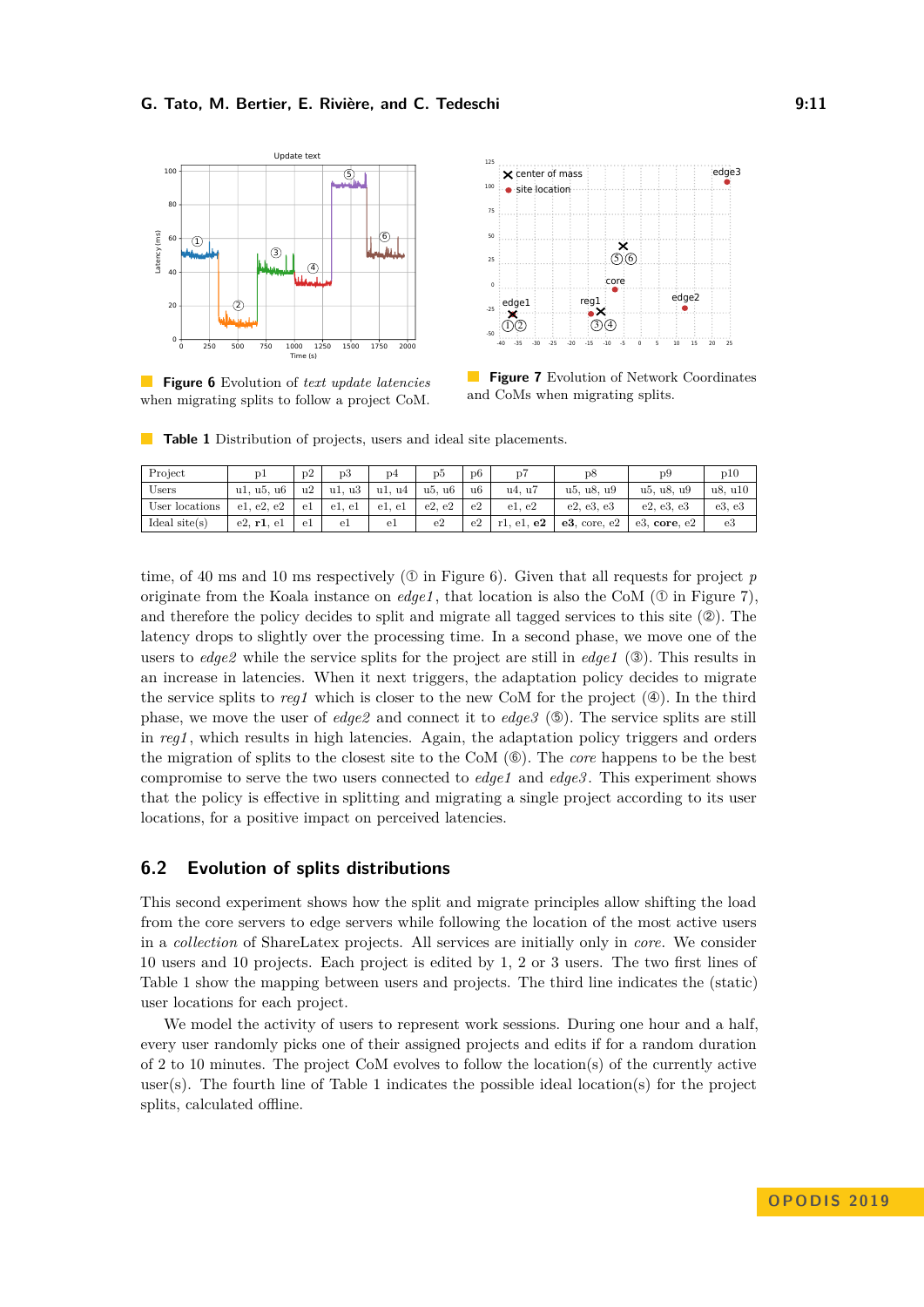<span id="page-11-0"></span>

 $\mathbb{R}^n$ **Figure 8** Evolution of splits placements.

We monitor the location of the service splits for the different projects, taking snapshots every 1,000 seconds. We run this experiment until the projects with a single ideal site placement reach this destination. Figure [8](#page-11-0) presents these snapshots and the location of the service slices for the 10 projects. Projects whose ideal site is unique, such as  $p2-p5$  and p10, have the corresponding service slices migrated to these sites correctly and immediately. Projects with multiple ideal sites see their slices periodically migrate between these sites, following the currently active user(s). For instance, splits for  $p\gamma$  move between *reg1* and *edge2* , while splits for *p8* and *p9* move between *edge3* and *core*. The final site is highlighted in boldface in Table [1.](#page-10-1) This experiment shows that the split and migrate mechanisms and the adaptation policy for ShareLatex allow dynamically moving microservices close to the users, based on the used resources (*projects* in ShareLatex).

# **6.3 Overheads of Koala and redirections**

In this final experiment we evaluate the costs and overheads of the mechanisms enabling transparent call redirections. To isolate the overhead we compare a centralized setting where everything is deployed in the *core*, corresponding to the original ShareLatex model, with a one-edge-site setting where requests are redirected from this edge site to the core by Koala. Figure [9](#page-12-1) presents this setup. We use a 50 ms latency between edge and core sites.

In both settings, the service split that responds to the user request is in *core*. In the centralized setting the request is first sent to the web core service and then forwarded to the right service directly, while in the second setting the request goes first through the local web split. This proxies the request to the Koala instance on *edge1* , which in turn forwards it to the Koala instance in *core* who then calls the service.

We distinguish three kinds of requests, two HTTP REST calls and one WebSocket request. For the REST calls, we consider a call to tags, for which splitting is disallowed  $(①)$ , and a call to chat, which is splittable using the project identifier as the object  $(\mathcal{Q})$ . The WebSocket request updates the text (writing) ➂. It is also a project-specific request and must reach the corresponding split of the document-updater service.

We expect a slightly higher overhead for redirections to split services compared to non-split ones. For non-split services, a single interaction with Koala is required (follow ➀). For split services, two interactions are necessary: one to locate the object and one to redirect to the correct split (follow ➁ and ➂).

The operation latencies times of the three requests with and without the redirection are shown in Figure [10.](#page-12-2) We consider two cases for the redirection: without and with caching.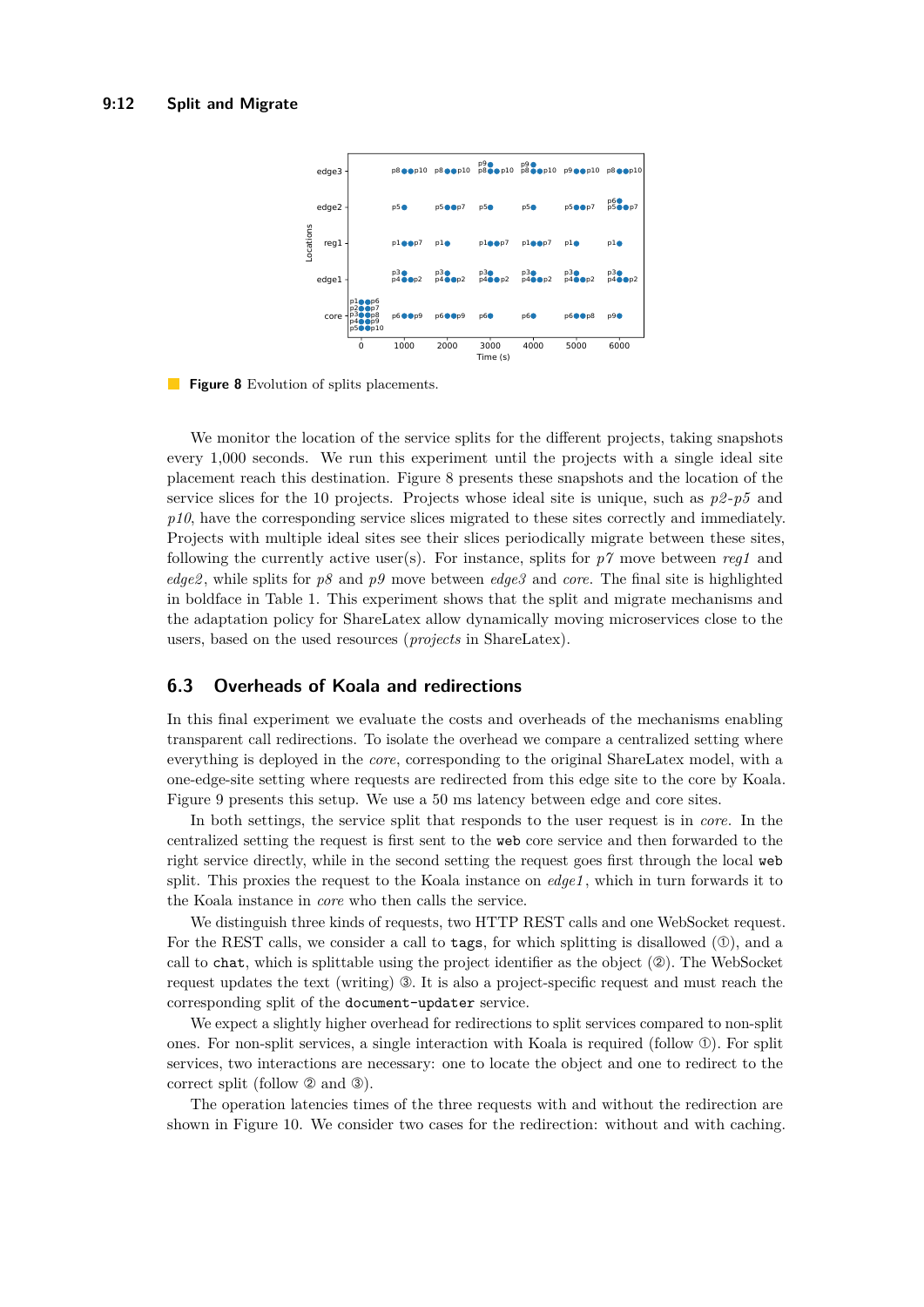<span id="page-12-1"></span>

<span id="page-12-2"></span>**Figure 9** Setup for the experiment evaluating the overheads of Koala and redirections.



**Figure 10** Evaluation of the overheads of Koala and redirections.

When the cache is disabled, lookups on the Koala DHT can require multiple hops between sites and incur a significant and unpredictable penalty. With caching, this penalty is only paid for the first access or after a migration invalidates the cached information. WebSocket requests occur on an established connection, therefore caching does not apply.

Figure [10](#page-12-2) presents the distribution of latencies for the three operations and for 500 requests each. We observe a similar performance between the centralized setting and the setup using caching. The median overhead of proxying through the local edge site is  $\approx 3$  ms for the non-split service and  $\approx 4$  ms for the split one. For WebSockets operations this difference is smaller,  $\approx 1$  ms, which can be explained by the fact that this protocol is more lightweight than HTTP. Disabling caching leads to significant overheads as every operation leads to lookups in the DHT, bouncing between the core and edge Koala instances. This experiment shows that the latency impact of proxying through the edge is likely to be negligible compared to the gain of using locally-deployed services splits.

# <span id="page-12-0"></span>**7 Related work**

Previous research advocates to revisit the SOA paradigm for supporting service-based applications deployed in edge cloud platforms [\[19\]](#page-15-9): In light of the increase of the number of services at the edge able to answer a specific query, service registration must take into account spatial coverage, and service discovery must take locality into account. Our contributions are a step in that direction.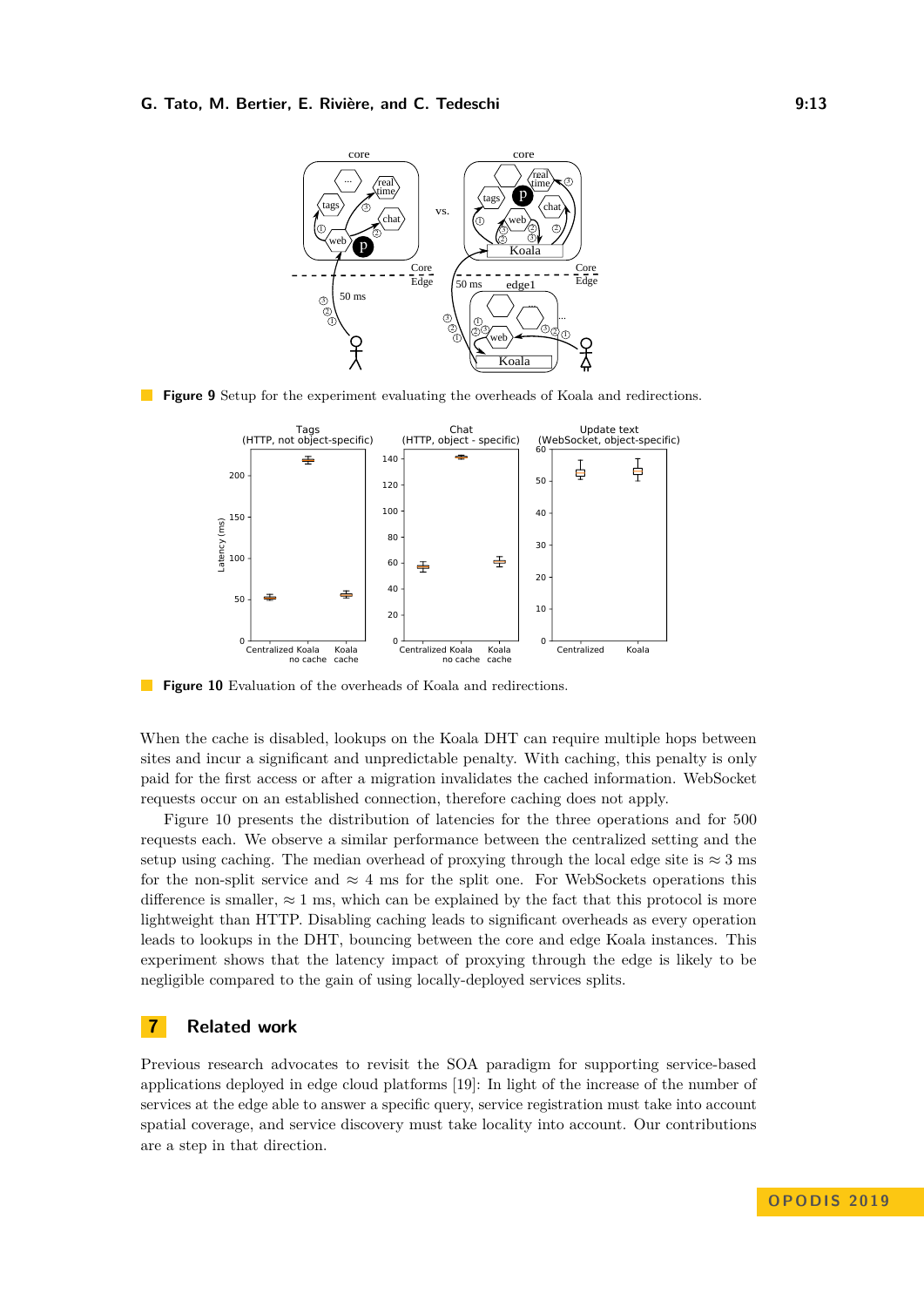The placement of applications on fog platforms has been an active research topic in the recent years. One target domain is IoT applications where data collected from connected objects must be processed on nearby resources [\[24,](#page-15-10) [34\]](#page-15-11). Stream processing is another application that benefits from deployments on a combination of core and edge resources. It explicits its communication patterns (i.e., the directed acyclic graph linking stream processing operators), which can be leveraged for optimal placement on edge resources [\[12\]](#page-14-8). The Balanced RePartitioning (BRP) [\[4\]](#page-14-9) algorithm targets generic distributed cloud applications and devises online algorithms which find a good trade-off between communication and migration costs.

Our work is linked with the concept of *mobile edge clouds*, where users move and connect to nearby resources dynamically [\[30\]](#page-15-12). When the mobility of users is modeled using Markov stochastic decision processes, analytical frameworks allow devising close-to-optimal algorithms for automating service placement [\[31\]](#page-15-13). Other approaches advocate the use of genetic algorithms to gradually refine an allocation of services to the edge [\[33\]](#page-15-14).

We note that all of the aforementioned work considers the placement (and in some cases the migration) of *full* instances of services. We are not aware of solutions proposing to split stateful microservices and support resource-based discovery. State splitting is used, in a different context, for the elastic scaling of publish/subscribe middleware [\[6\]](#page-14-10).

Research on collaborative edition has focused on enabling correctness and performance, including in the presence of network issues. The Jupiter protocol [\[21,](#page-15-15) [32\]](#page-15-16) and the RGA protocol [\[22\]](#page-15-17) implement a *replicated list object* abstraction and define how to propagate updates to achieve convergence [\[3\]](#page-14-11). Our work is complementary: The responsiveness of replicated list object algorithms (i.e. the time between an update and its visibility at the other clients) is sensitive to the latency between client nodes and a coordination server.

Service discovery middleware solutions for data centers typically rely on strongly consistent, fully replicated stores maintaining the complete index of services instances and of their locations. SmartStack [\[2\]](#page-14-12), used for example by the Synapse [\[29\]](#page-15-18) microservices platform, is based on Apache ZooKeeper [\[18\]](#page-15-6). Similarly to Koala, Synapse instances provide local proxies to services, but each maintains a full copy of the index while Koala relies on a DHT and caching for scalability. Kubernetes [\[10\]](#page-14-13) leverages etcd [\[11\]](#page-14-5) for service discovery. Recent work [\[14\]](#page-14-14) suggests to add support for network coordinates [\[13\]](#page-14-3) to route requests based on network locality. Yet, service selection decision remains a centralized process unlike with Koala where it can happen at the edge. Eureka [\[20\]](#page-15-19) is also centralized but introduces the notion of *read clusters* that can serve requests closer to the clients. Unlike lazy cache management in Koala, read clusters must be explicitly synchronized when the service index changes. *Write clusters* can also be replicated, but are only eventually consistent, which makes them ill-suited for implementing consistent service migration. Finally, Consul [\[16\]](#page-14-15) supports deployment to multiple data centers, and use network coordinates for location-aware selection. Consul only uses consensus-based synchronization within each individual data center. Updates propagate lazily between data centers using gossip, preventing consistent service relocation *across* data centers.

# <span id="page-13-0"></span>**8 Conclusion**

We presented how microservices could be dynamically deployed on a combination of core and edge resources. Our approach leverages the possibility to *split* microservices for which partitions of the data can be used to answer subsets of service requests independently. The Koala middleware enables to transparently redirect requests to the appropriate split based on object information available in REST calls URIs. Migration policies enable a dynamic placement of microservices splits on edge sites, and as our evaluation with the ShareLatex application shows, allow following the users and reduce perceived latencies.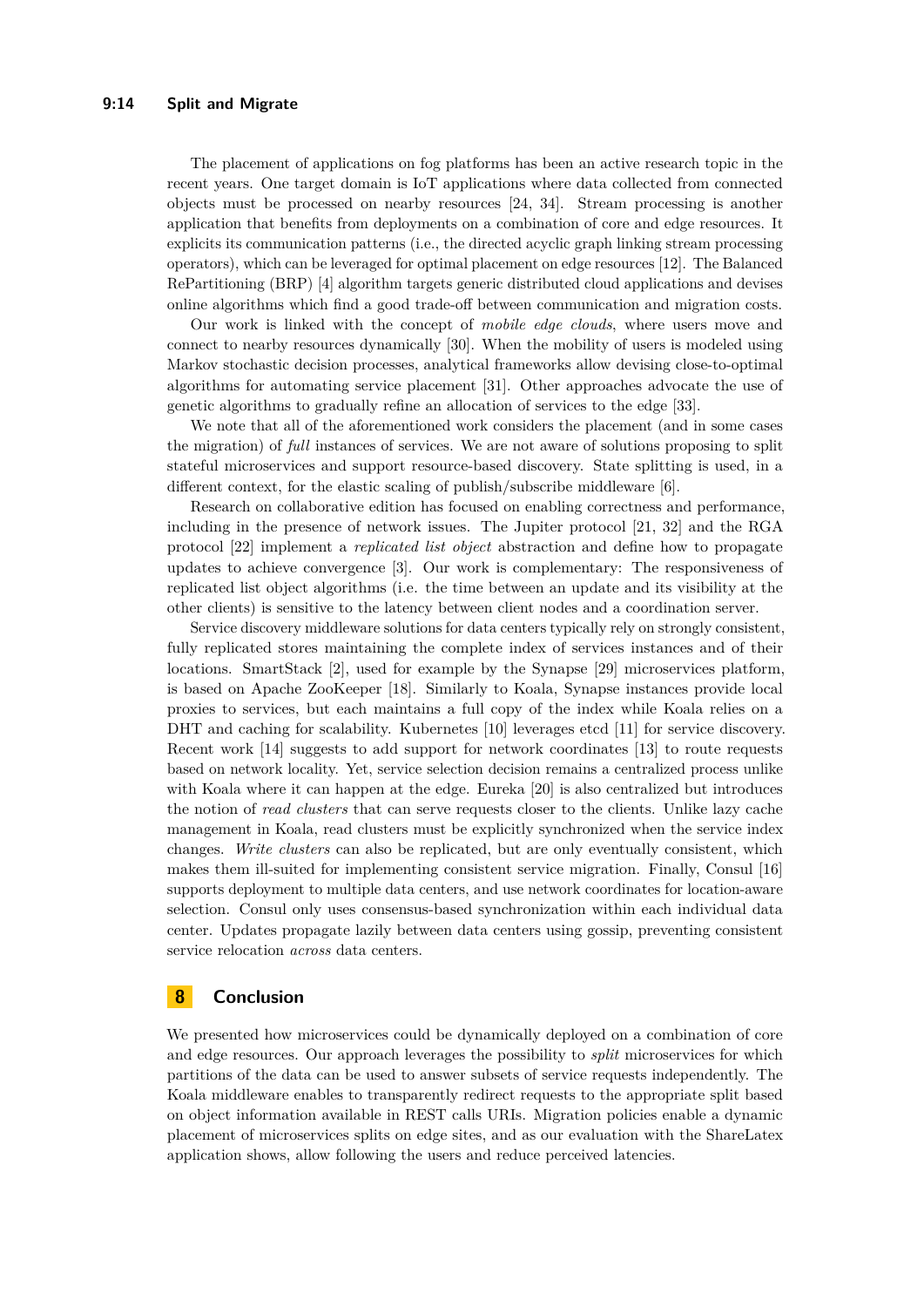This work opens interesting perspectives that we intend to consider in our future work. First, we wish to explore the automation of the identification of splittable microservices, and the use of static and dynamic analysis techniques to infer the relation between objects and state partitions. Second, we intend to extend support middleware to support redirections with other forms of communication, such as publish/subscribe or event sourcing [\[8\]](#page-14-2). Finally, we would like to build tools to automatize the identification of placement policies based on dynamic observations of communications between microservices.

#### **References**

- <span id="page-14-7"></span>**1** Locust: An open source load testing tool. <https://www.locust.io>.
- <span id="page-14-12"></span>**2** Airbnb. SmartStack Service Discovery in the Cloud. <https://bit.ly/2SAvRHn>.
- <span id="page-14-11"></span>**3** Hagit Attiya, Sebastian Burckhardt, Alexey Gotsman, Adam Morrison, Hongseok Yang, and Marek Zawirski. Specification and complexity of collaborative text editing. In *ACM Symposium on Principles of Distributed Computing*, PODC. ACM, 2016.
- <span id="page-14-9"></span>**4** Chen Avin, Andreas Loukas, Maciej Pacut, and Stefan Schmid. Online balanced repartitioning. In *International Symposium on Distributed Computing*, DISC. Springer, 2016.
- <span id="page-14-6"></span>**5** Daniel Balouek, Alexandra Carpen Amarie, Ghislain Charrier, Frédéric Desprez, Emmanuel Jeannot, Emmanuel Jeanvoine, Adrien Lèbre, David Margery, Nicolas Niclausse, Lucas Nussbaum, Olivier Richard, Christian Pérez, Flavien Quesnel, Cyril Rohr, and Luc Sarzyniec. Adding Virtualization Capabilities to the Grid'5000 Testbed. In *Cloud Computing and Services Science*, volume 367 of *Communications in Computer and Information Science*. Springer, 2013.
- <span id="page-14-10"></span>**6** Raphaël Barazzutti, Thomas Heinze, André Martin, Emanuel Onica, Pascal Felber, Christof Fetzer, Zbigniew Jerzak, Marcelo Pasin, and Etienne Rivière. Elastic scaling of a highthroughput content-based publish/subscribe engine. In *34th International Conference on Distributed Computing Systems*, ICDCS. IEEE, 2014.
- <span id="page-14-4"></span>**7** David Bernstein. Containers and cloud: From LXC to Docker to Kubernetes. *IEEE Cloud Computing*, 1(3):81–84, 2014.
- <span id="page-14-2"></span>**8** Dominic Betts, Julian Dominguez, Grigori Melnik, Fernando Simonazzi, and Mani Subramanian. *Exploring CQRS and Event Sourcing: A journey into high scalability, availability, and maintainability with Windows Azure*. Microsoft patterns & practices, 2013.
- <span id="page-14-0"></span>**9** Fabienne Boyer, Xavier Etchevers, Noël De Palma, and Xinxiu Tao. Architecture-Based Automated Updates of Distributed Microservices. In *International Conference on Service-Oriented Computing*, ICSOC. Springer, 2018.
- <span id="page-14-13"></span>**10** Cloud Native Computing Foundation. Kubernetes. <https://kubernetes.io/>.
- <span id="page-14-5"></span>**11** CoreOS. Etcd reliable key-value store. <https://coreos.com/etcd/>.
- <span id="page-14-8"></span>**12** Alexandre da Silva Veith, Marcos Dias de Assuncao, and Laurent Lefevre. Latency-Aware Placement of Data Stream Analytics on Edge Computing. In *International Conference on Service-Oriented Computing*, ICSOC. Springer, 2018.
- <span id="page-14-3"></span>**13** Frank Dabek, Russ Cox, Frans Kaashoek, and Robert Morris. Vivaldi: A decentralized network coordinate system. In *ACM SIGCOMM Computer Communication Review*, volume 34, 2004.
- <span id="page-14-14"></span>**14** Ali Fahs and Guillaume Pierre. Proximity-Aware Traffic Routing in Distributed Fog Computing Platforms. In *IEEE/ACM International Symposium in Cluster, Cloud, and Grid Computing*, CCGrid, 2019.
- <span id="page-14-1"></span>**15** Yu Gan, Yanqi Zhang, Dailun Cheng, Ankitha Shetty, Priyal Rathi, Nayan Katarki, Ariana Bruno, Justin Hu, Brian Ritchken, Brendon Jackson, et al. An Open-Source Benchmark Suite for Microservices and Their Hardware-Software Implications for Cloud & Edge Systems. In *24th International Conference on Architectural Support for Programming Languages and Operating Systems*, ASPLOS. ACM, 2019.
- <span id="page-14-15"></span>**16** HashiCorp. Consul. <https://www.consul.io/>.